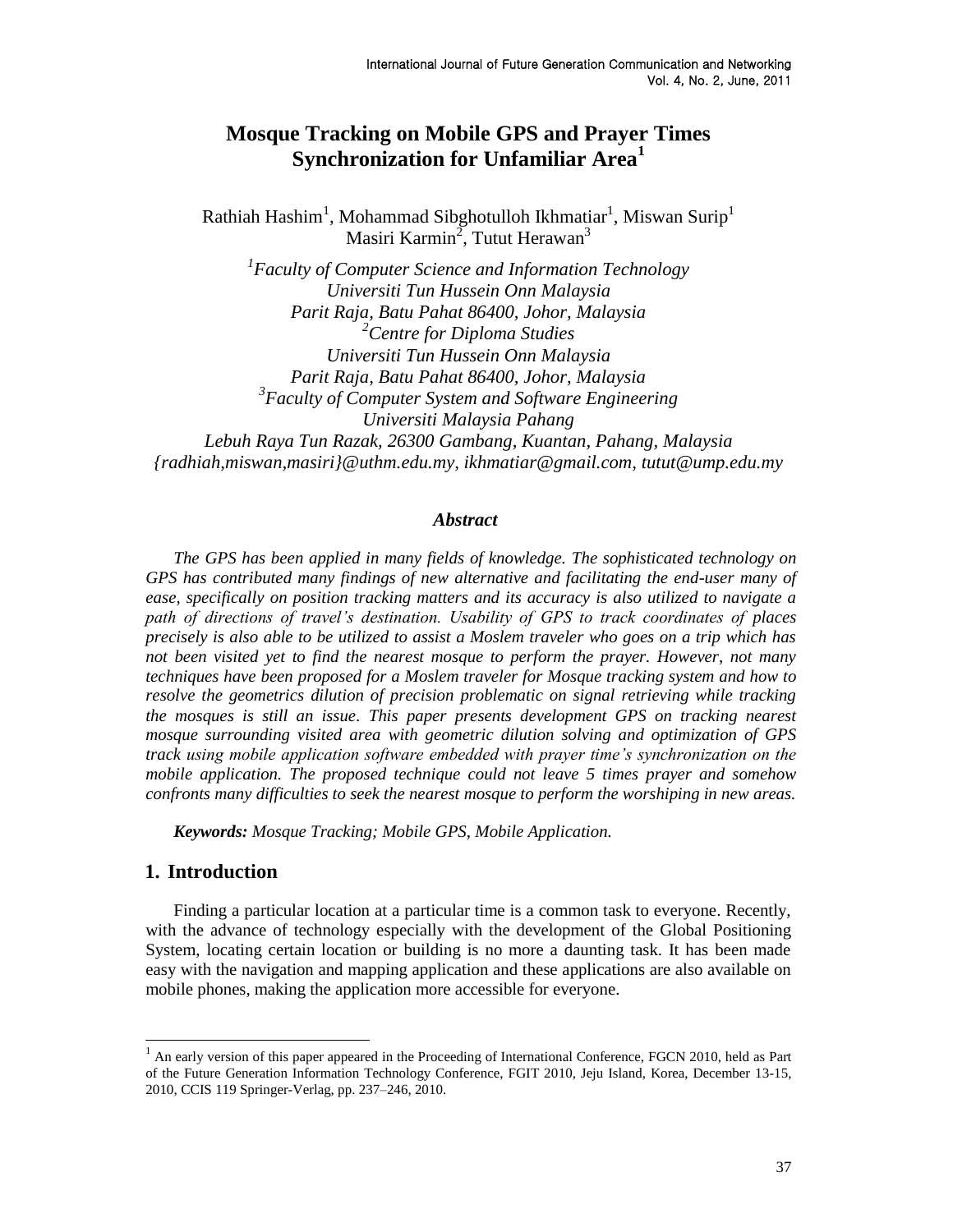The work on a mobile hot-spot navigator for instant POI finding in an unfamiliar area (a case study of restaurant findings in Da-an District, Taipei city, Taiwan) has been presented by Wei-Shen Lai et al. [1]. Such work which focused on location-based services is getting more popular. On-the-go consumers require dynamic information. Therefore, to improve user experience on mobile POI finding in unfamiliar area, their study proposed a brand-new POI database comprising information extracted from User Generated Content (UGC) and a refined POI finding module which better equips the mobile of the major tasks in tracking algorithm, including optimizing memory.

In this paper, a mobile GPS system is proposed with time reminder synchronization interface to remind Muslim travellers of their daily prayers with mosque locations to be new POI. We applied on-line GPS track optimization algorithm using mobile platform, embedded with 5 prayer times which will be alerted to the traveller 15 minutes prior to praying.

This paper is organized as follows. Section 2 describes the fundamental concept of how GPS works. Section 3 describes the framework of proposed technique. Furthermore, section 4 describes result of implemented technique. Finally, the conclusion of our work is described in section 5.

## **2. Preliminaries**

#### **2.1. General Global Positioning System**

Global Positioning System (GPS) is a technology introduced to track by the United States of Defense (DoD), for spaced-based positioning, navigation, and timing system. It its currently working on 24 satellites, located at various locations and collaborate with several ground monitoring stations. It provides geo-location signals, measurement between different objects e.g., vehicles, people and provide efficient roaming between different locations. The tracking can cover from the earth"s surface to geosynchronous orbit in space. A less-known element omitted from many descriptions is the embedded timing that serves as an essential element in its navigation services. Precise time and stable frequency signals available from GPS are at least equal in importance to its navigation and velocity determination functions. They are the synchronization sources for global communications, electronic transactions of all types, power-distribution networks, and innumerable other applications.

### **2.2. How GPS Works**

GPS implements the time-difference-of-arrival concept using precise satellite position and on-board atomic clocks to generate navigation messages that are continuously broadcast from each of the GPS satellites. These messages can be received and processed by users anywhere in the world to determine their position and time accurately within a few meters and nanoseconds, respectively. The operation is based on the triangulation of satellite signals, using the radio signal travelling time [3]. Its location and time transmission of the signal will be sent by each satellite. After receiving the data, GPS receiver will computer the position and calculated distance using signals from four different satellites, as shown in Figure 1 [4].

As described in [4], we can assume that satellites and receivers have perfect internal clocks, which is never the case. Each satellite will transmit a coded signal. Consider this signal to be like the peaks and ridges along the edge of a super long key. This code is generated as a function of time. The receiver can also generate the same code. It matches the incoming code to the internally generated code except that there is a delay caused by the signal"s travel time between the satellite and the receiver. The receiver measures how much it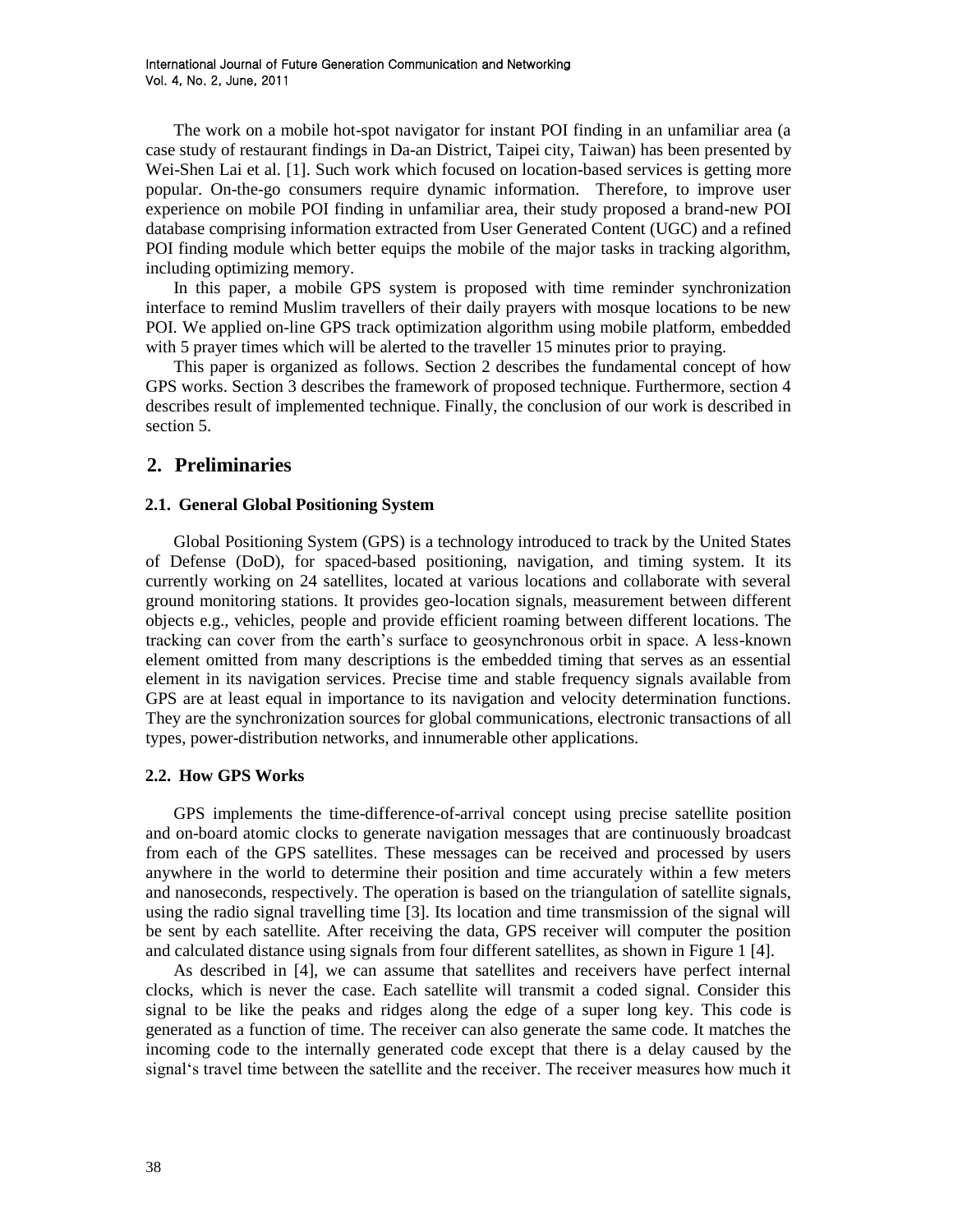has had to shift the timing of its code to match the incoming code. Since the receiver knows how much time it takes the signal to reach the receiver and the travelling speed of the signal, it can then calculate the distance from the satellite. If you know how far you are from one satellite then you know that you are somewhere along an imaginary sphere around that satellite.

If you know how far you are from two satellites, then you are somewhere along the intersection of these two spheres, which is a circle. If you add another satellite, then you are somewhere where this third sphere intercepts with the circle created by the intersection of the other two spheres. The sphere will most likely intercept the previous circle at two points. One of these points is where you are, and the other is not a reasonable solution – somewhere in the outer space. Thus by knowing where you are relative to these three satellites the receiver with a perfect clock can identify its location. Although no clock is perfect, the satellites have atomic clocks that are very accurate – one second in one million years. Light travels at 186,000 miles per second. If the receiver time was off by 1/100 of a second, the calculated distance would be off by 1,860 miles [4].



**Figure 1: General Works of GPS. (Modified from [2])**

It is not possible for each receiver to have its own cesium clock because it would make the technology expensive and non-portable. Therefore, a cheaper clock (similar digital watches) is used with an additional satellite for time precision in the GPS receiver. Time calculation is shifted back and forth so that the imaginary spheres intercepts. Four satellites are needed for a three-dimensional navigation – one for each dimension and an extra for the time. However, when the altitude is known, the GPS can center of the earth can replace one of the satellite.

## **3. The Proposed Technique**

### **3.1 Framework**

Mosque location is an equivalent Point of Interest (POI) with additional tracked object to alternate the tracking position. The presented system framework in our GPS system will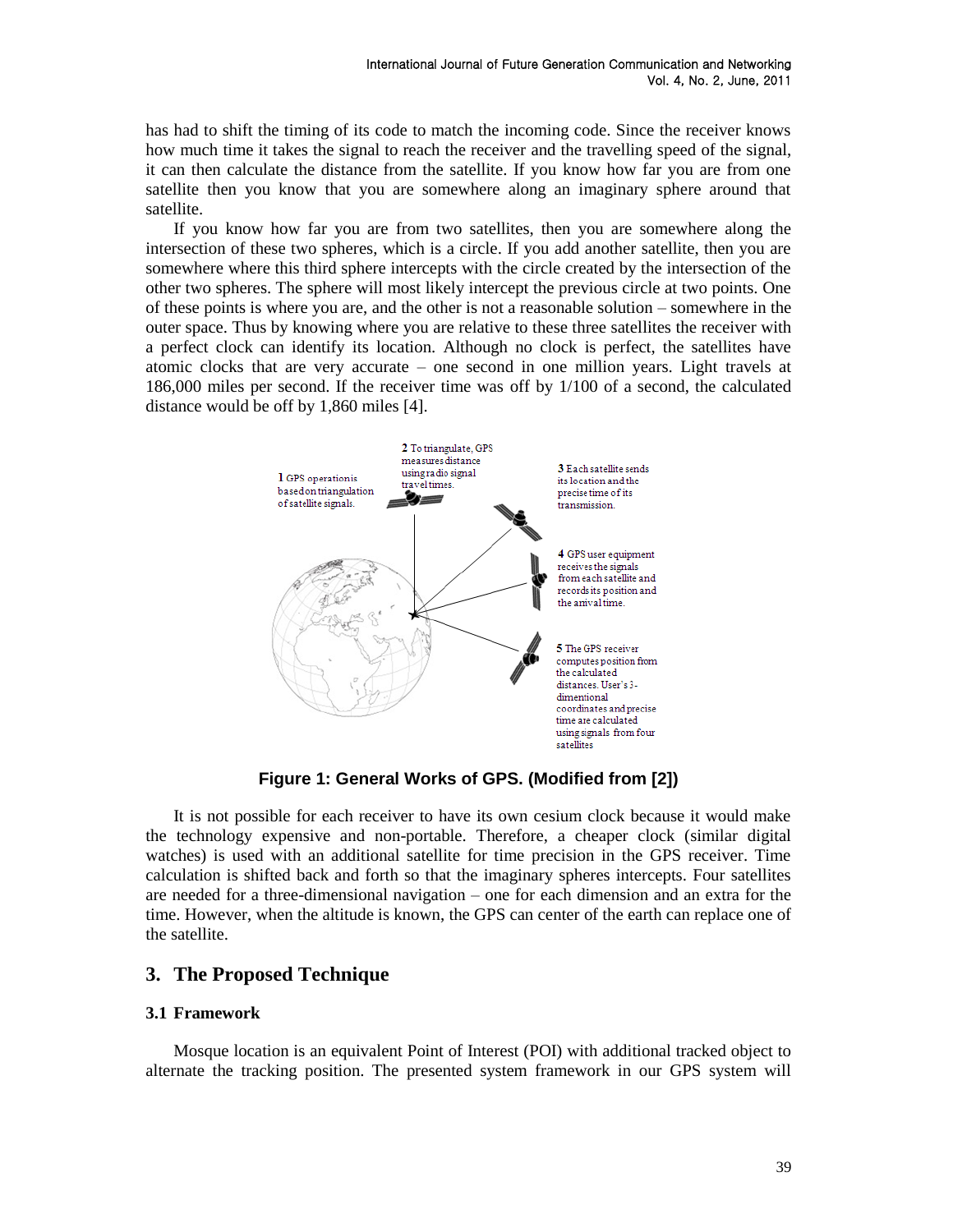initialize all the supported and required contents from a database such as maps, the mosque spatial data (POIs), Tracks, languages, Coordinated Universal Time (UTC) will set each defined prayer time and all data collections which are required. After initialization is done, 15 minutes before prayer time, user will be alerted. The system will generate a small window with a warning text and offers the user to be directed to the nearest mosque in the surrounding area. If the user decided to be directed, the maps will geo-referenced using the points obtained from the GPS receiver and the shortest path will be determined, calculated and displayed. The system framework is depicted in Figure 2.



**Figure 2: Flow Chart Diagram of Proposed System Framework**

The proposed tracking algorithm belongs to the distance-based algorithms [5], but the threshold value for the distance after a new point is entered is obtained adaptively, taking into account the travelling speed and traveler"s position. Figure 3 shows how new track point is generated.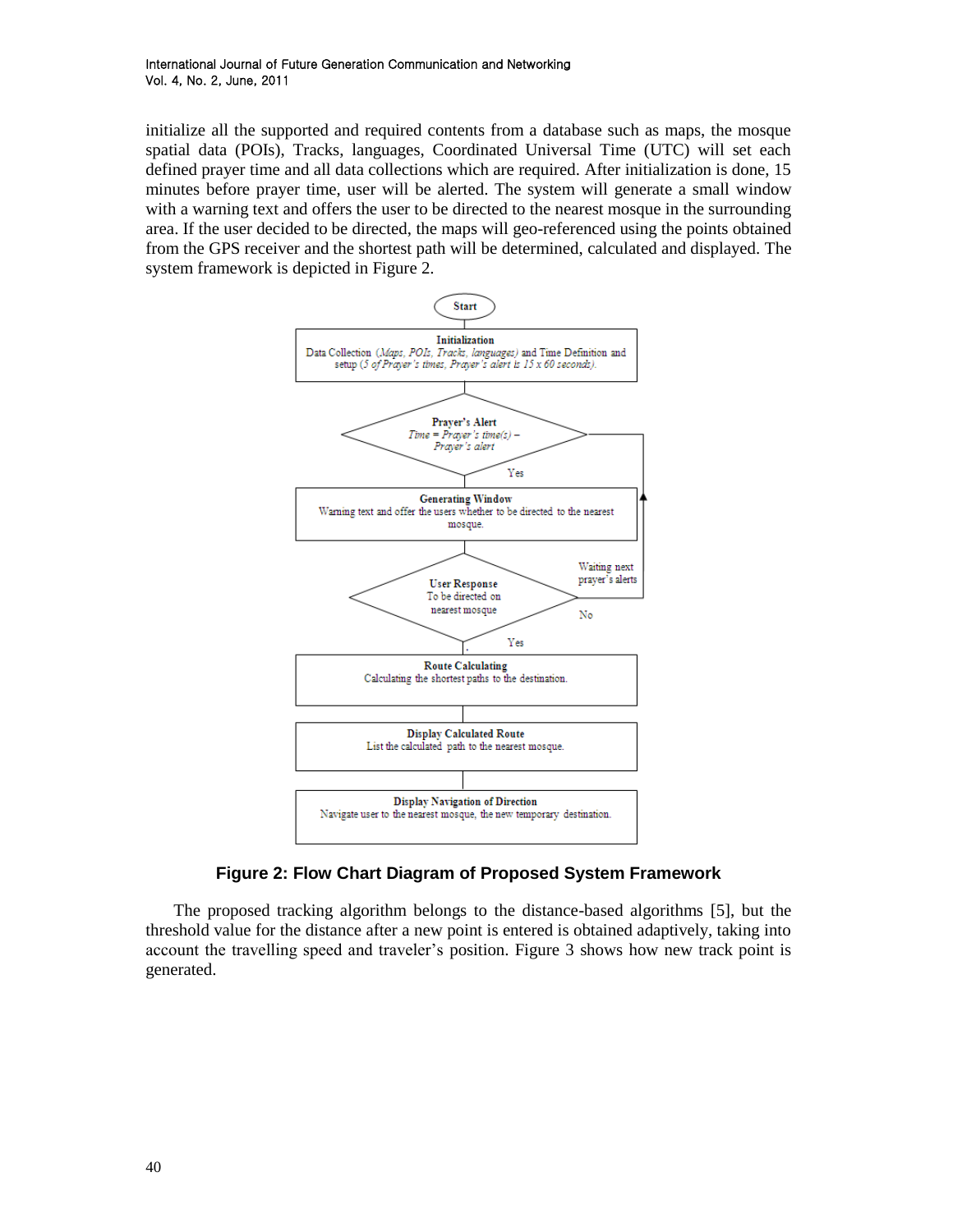

**Figure 3: Sequence to Obtain the Moment to Enter a New Track Point**

From the GPS receiver, data is passed to "GPS Provider" and then passed to the necessary GPS data dispatcher. The last module will adaptively define the time when the new track point is generated. The accuracy of a traveler"s position depends on the first module (GPS receiver) and also the current latitude and longitude. It has to do with the number of visible satellites used and reflected signals. Horizontal Delusion of Precision (HDOP) is the parameter used for current accuracy.

#### **3.2 Real-Time Satellite Mosque Tracking System with Diluted**

In the tracking part, we had adopted a track optimization algorithm for describing a GPS route or GIS path [6] and it is adaptive to the accuracy of the GPS receiver [7], current method to determine the position and speed of movements. Also we presented how the geometric dilution assists for solution of position tracking.

Knowing the location of satellites is important when determining how precise readings are and how stable a GPS fix is. Since GPS precision will be covered in detail in part two of this series, so this section will focus on interpreting satellite location and signal strength.

There are twenty-four operational satellites in orbit. Satellites are spaced in orbit so that at any time a minimum of six satellites will be in view to users anywhere in the world. Satellites are constantly in motion, which is good because it prevents the existence of "blind spots" in the world with little or no satellite visibility. Just like finding stars in the sky, satellite locations are described as the combination of an azimuth and an elevation. As mentioned above, azimuth measures a direction around the horizon. Elevation measures a degree value up from the horizon between  $0^{\circ}$  and  $90^{\circ}$ , where  $0^{\circ}$  represents the horizon and  $90^{\circ}$  represents "zenith," directly overhead. So, if the device says a satellite's azimuth is  $45^{\circ}$  and its elevation is 45°, the satellite is located halfway up from the horizon towards the northeast. In addition to location, devices report each satellite"s "Pseudo-Random Code" (or PRC) which is a number used to uniquely identify one satellite from another. Currently the "\$GPRMC"sentence has been fully interpreted, the interpreter can be expanded to support a second sentence: "\$GPGSV." This sentence describes the configuration of satellites overhead, in real-time. Another sample code that had developed is written as below.

\$GPGSV,3,1,10,24,82,023,40,05,62,285,32,01,62,123,00,17,59,229,28\*70

Each sentence contains up to four blocks of satellite information, comprised of four words. For example, the first block is "24,82,023,40" and the second block is "05,62,285, 32" and so on. The first word of each block gives the satellite's PRC. The second word gives each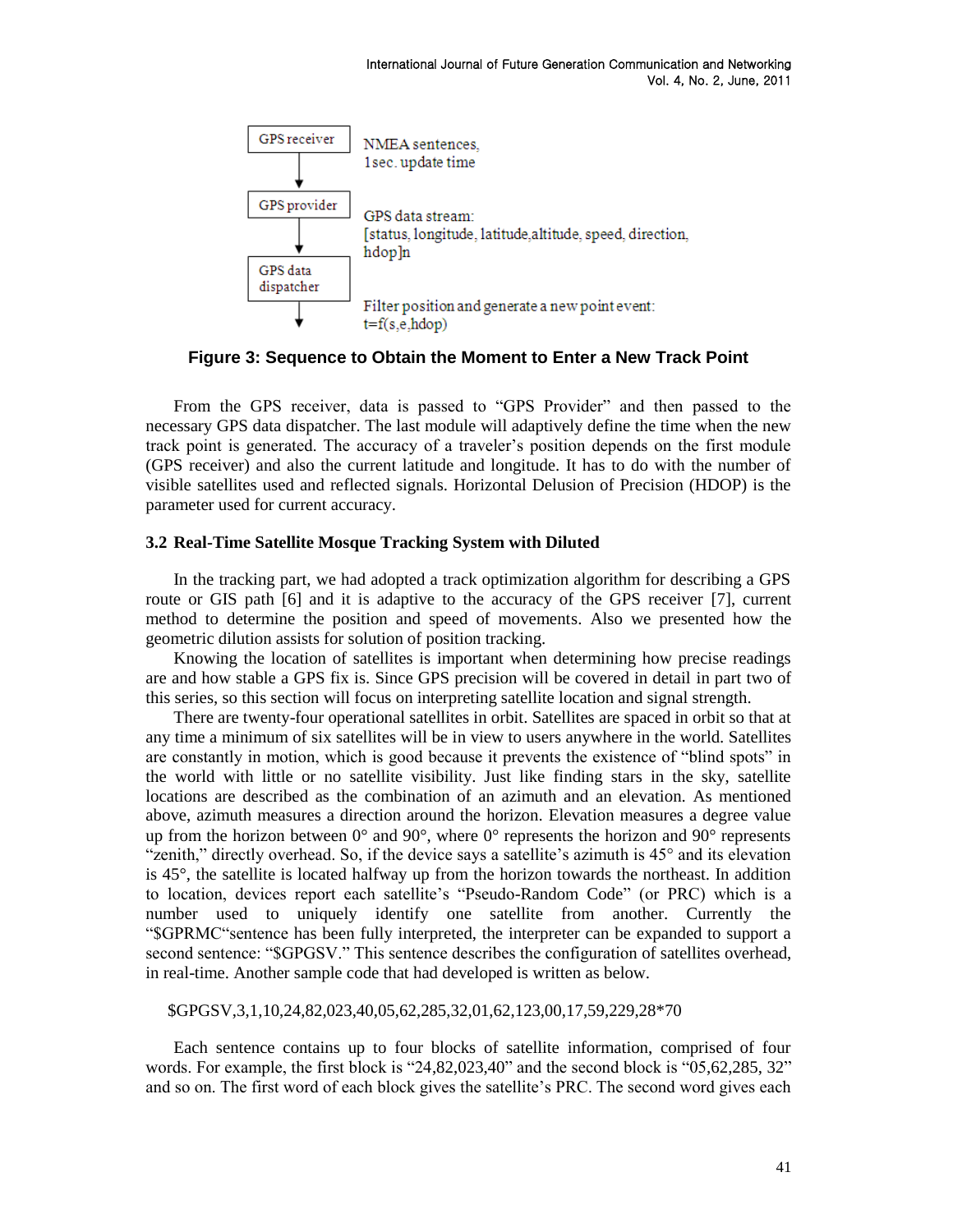satellite's elevation, followed by azimuth and signal strength. If this satellite information were to be shown graphically, it would look like Figure 4.



### **Figure 4: Graphical Representation of a \$GPGSV Sentence, Where the Center of the Circle Marks the Current Position and the Edge of the Circle Marks the Horizon.**

Perhaps the most important number in this sentence is the "signal-to-noise ratio" (or SNR for short). This number indicates how strongly a satellite's radio signal is being received. Remember, satellites transmit signals at the same strength, but things such as trees and walls can obscure a signal beyond recognition. Typical SNR values are between zero and fifty, where fifty means an excellent signal. (SNR can be as high as ninety-nine, but I've never seen readings above fifty even in wide open sky.) In Figure 4, the green satellites indicate a strong signal, whereas the yellow satellite signifies a moderate signal.

#### **3.2.1 Geometric's Dilution of Precision**

GPS devices calculate traveler position using a technique called "3-D multilateration", which is the process of figuring out where several spheres intersect. In the case of GPS, each sphere has a satellite at its center; the radius of the sphere is the calculated distance from the satellite to the GPS device. Ideally, these spheres would intersect at exactly one point, causing there to be only one possible solution to the current location of traveler, but in reality, the intersection forms more of an oddly-shaped area. The device could be located within any point in the area, forcing devices to choose from many possibilities. Figure 5 shows such an area created from three satellites (using part one's \$GPGSV sentence). The current location could be any point within the gray-colored area. Precision is said to be "diluted" when the area grows larger, which leads to this article's focus: dilution of precision. The monitoring and control of dilution of precision (or DOP for short) is the key of high-precision applications.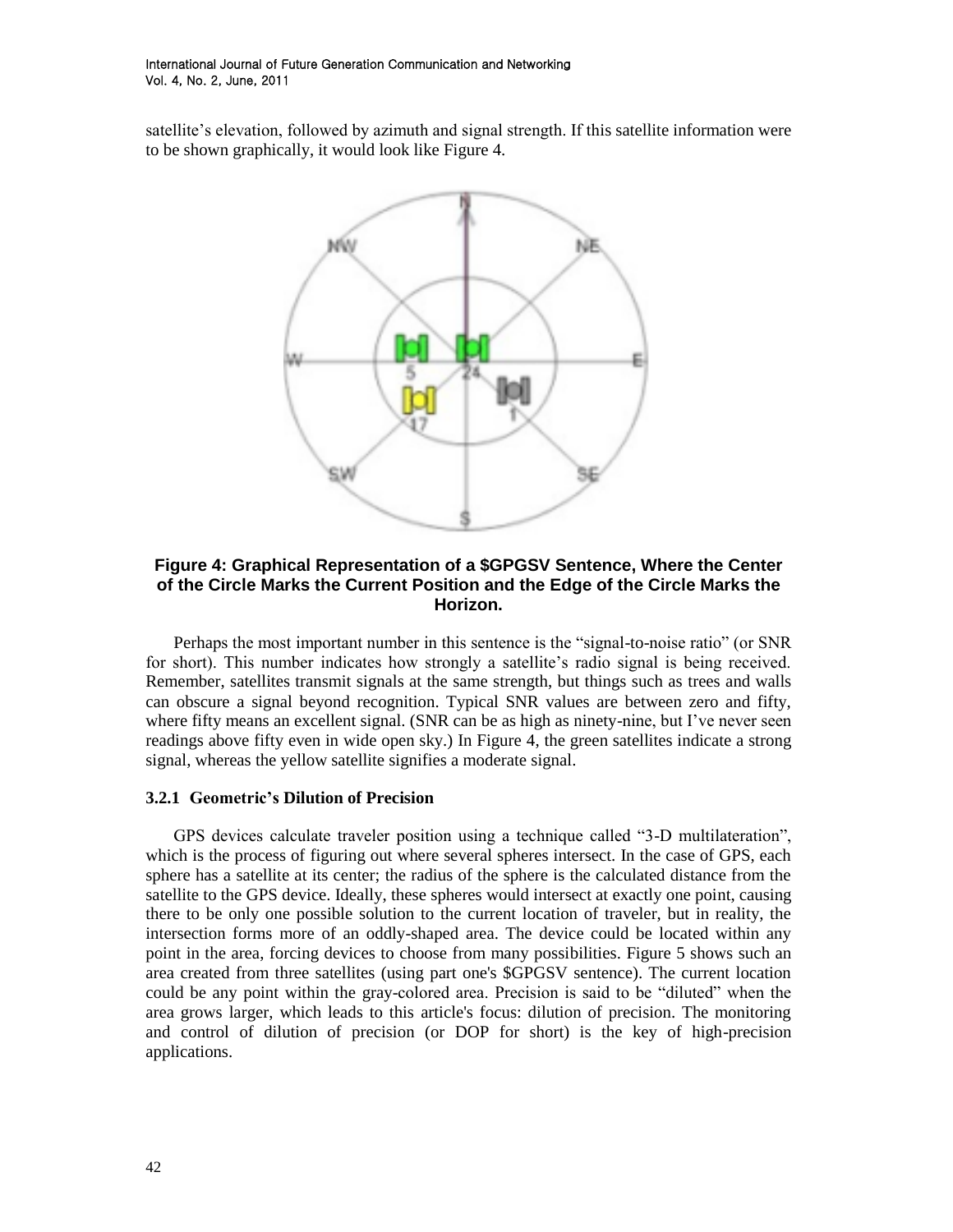

**Figure 5: GPS Devices must Choose One of Several Possible Solutions to the Current Location of Traveler**

DOP values are reported in three types of measurements: horizontal, vertical, and mean. Horizontal DOP (or HDOP) measures DOP as it relates to latitude and longitude. The vertical DOP (or VDOP) measures precision as it relates to the altitude, Mean DOP also known as Position DOP (PDOP), gives an overall rating of precision for latitude, longitude and altitude. Each DOP value is reported as a number between one and fifty where fifty represents very poor precision and one represents ideal accuracy.

Looking again at figure 5, three satellites created a large area of possible solutions. This situation could be improved by two factors: adding more satellites to the fix, and using satellites evenly distributed throughout the sky. Figure 6 shows figure 5 after three more evenly-distributed satellites have been added.



**Figure 6: Three more Evenly-Distributed Satellites are Added to Figure 2-4, Creating a High-Precision Environment where Dilution of Precision is Low.**

The significance of this method to the tracking mosque system to detect the existence of traveler and most probably of user difficulties on tracking system is bearing of the existence.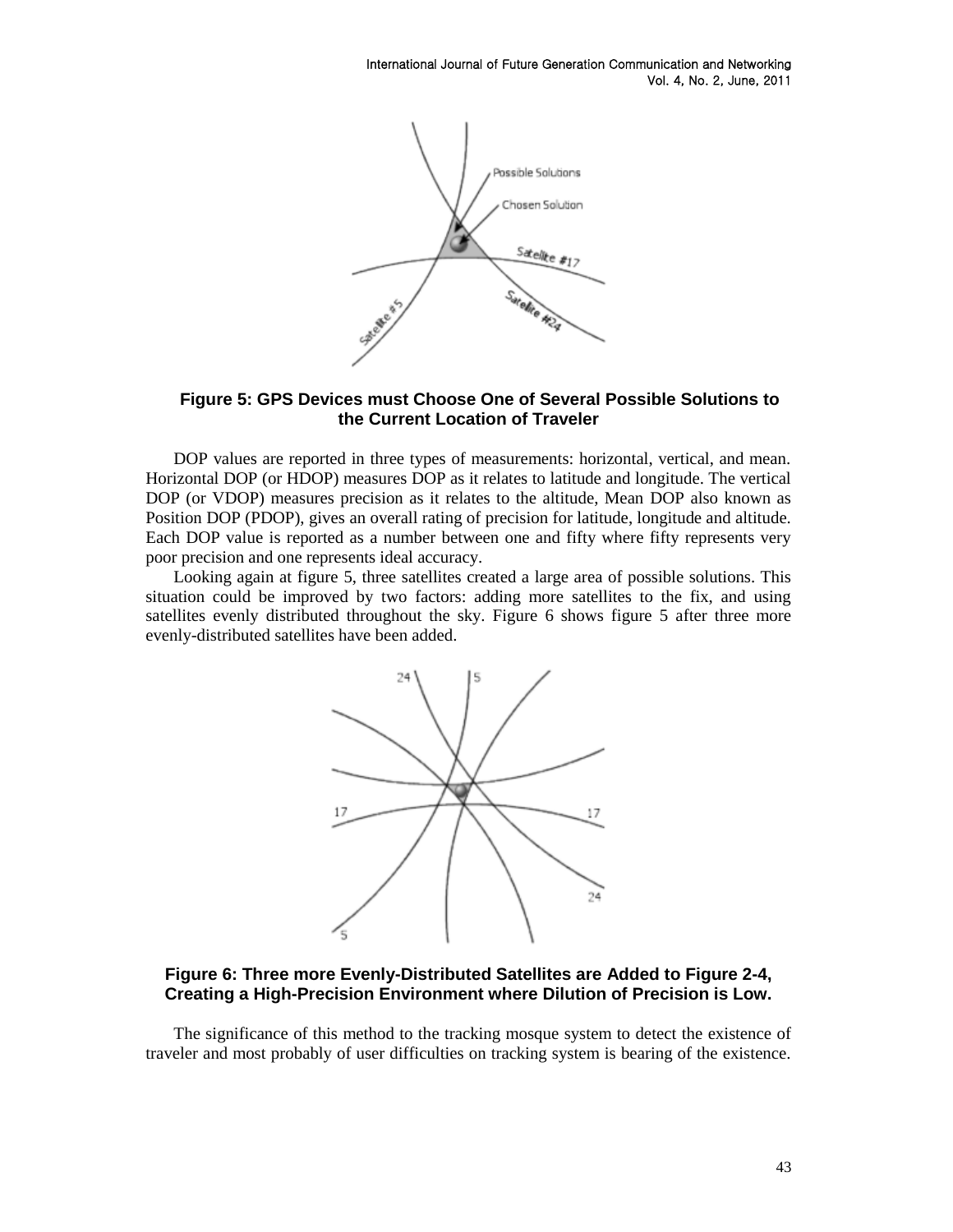Also most of GPS mobile applications utilized 3-D multilateration [8] to figuring the user existence.

### **3.4 The Algorithm for Optimization of GPS Tracking on a Mobile Platform**

It is significant to note that one of the significant attribute in this GPS system is the optimization capability in its tracking system which is applied for outdoor environments [8]. This optimization algorithm which is based on mobile platform has been presented by Ivanov [9]. However, due to the smaller receiver size, mobile platform tends to dilute faster compared to special GPS devices such as Garmin and TomTom. For mass production of Javabased GPS navigation systems (using mobile terminals for middle price segment) it is necessary to optimize the usage of operative memory. On-line optimization of the number of the track points is offered on the basis of the last three points (locations) entered. An additional check is made between point  $p_2$  and p1. In order not to miss important track points [10] in long and smooth curves an additional check is made for the distance (d) between point  $p_2$  and the segment formed by points  $p_1$  and  $p_3$  (nearest path to route). If  $d>d_{Th}$ , point  $p_2$ belongs to the route notwithstanding that the condition  $\gamma \geq \gamma_{\text{Th}}$  is not fulfilled. The value of the threshold  $d_{\text{Th}}$  is obtained adaptively, depending on the current value of HDOP [11]. The module "GPS Data Dispatcher" is intended to inform through messages the other program modules for new events from the GPS receiver. Figure 7 shows the main program loop through which the moment for generation a new point is determined.

1. Initialization: E=10, lastLon=0, lastLat=0, distancTh=0,  $v_{n-1}$ -n=0 (Whereby speed value symbolized as  $(v)$ ) 2. Get new GPS data: {lat, lon, speed, alt, hdop, direction, status}n 3. AddNewPoint(GPS data) 4. Back to step 2

## **Figure 7: GPS Data Dispatcher Main Loop**

The method AddNewPoint realizes: position filtering, speed filtering, travel mode definition (using car or on walk), generation of a new point, if there are necessary conditions – HDOP, the path and speed passed within the needed ranges (Please refers to Figure 8). The program module which realizes the tracking algorithm must listen its mailbox for "newpoint" message. After receipt of message the GPS data are read by the GetNewPoint method and the optimization of the points is realized with the OptimizeTrack method. (Refer to Figure 9).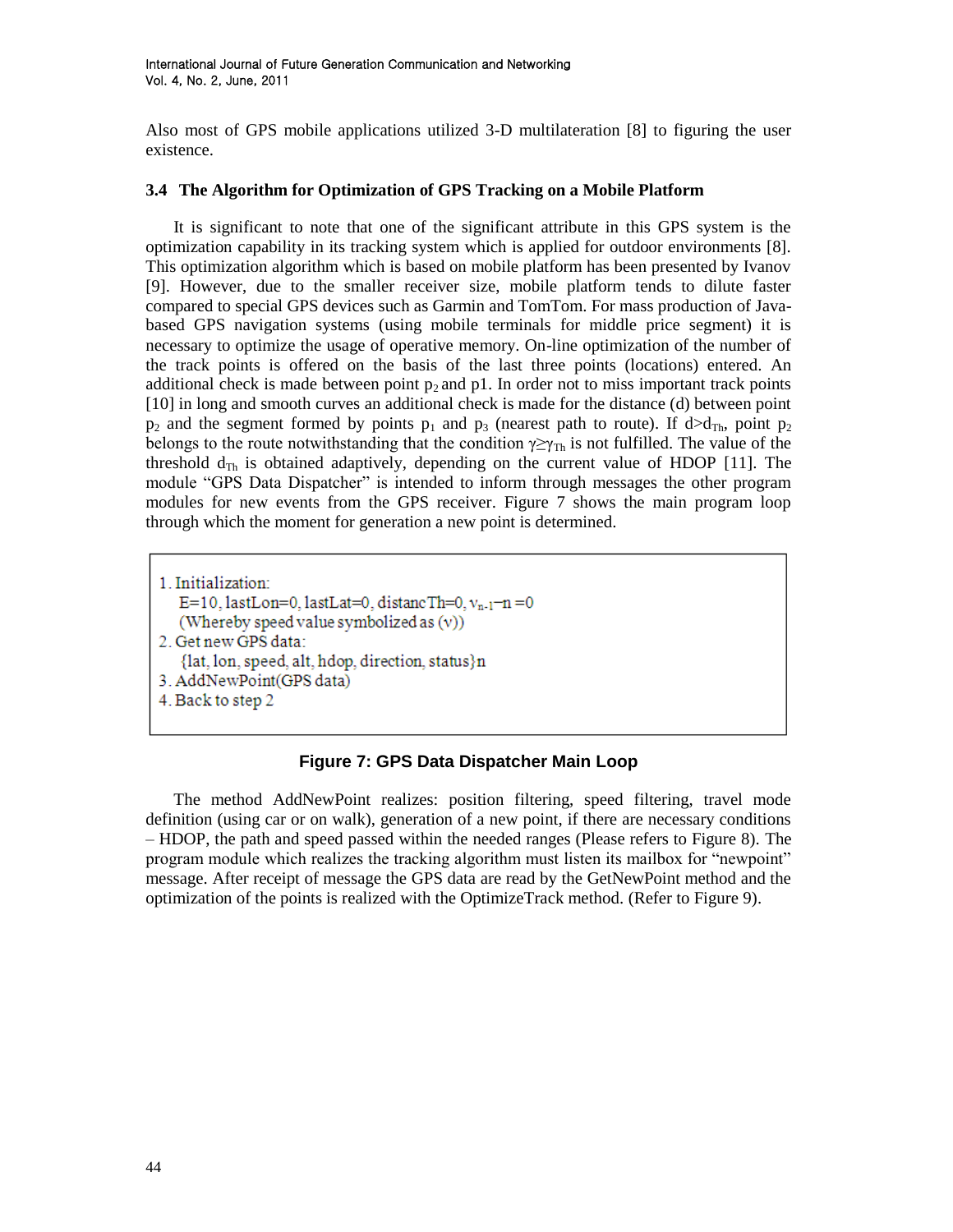```
1Algorithm AddNewPoint (GPS data)
2. v = speed_n3. _n = \text{FilterSpeed}(\square_{n-1}, \nu_n)4. if (\Box_n > v_{\text{Th}})HDOP<sub>max</sub>=4.65<sup>1</sup>6. else
7.
          HDOP<sub>max</sub>=3.68. endif
9. if (hdopn < HDOP<sub>max</sub>)
           e = E.h \text{dop}_n10.11. if (nv > 100)12.dist_{\text{Th}} = S_{\text{max}}13. else
14.
          distanc_{\text{Th}} = e_n + [(S_{\text{max}} - e_n) / 100]_n ((s) = distance and within the range [e, S], where
e = current position)
15. endif
16<sub>1</sub>[\text{filtLon}_n, \text{filtLat}_n] = \text{filtPosition}(lon_n, lat_n)17.
          distanc = GPSDist(filtLon,filtLat,lastLon,lastLat)
18. if (distanc \geq distanc<sub>Th</sub>)
19
                    lastLon = lon<sub>n</sub> and lastLat = lat<sub>n</sub>21.
                     POBox.add("newpoint")
22.
          endif
23.endif
```
### **Figure 8: AddPointTo Track Algorithm (Modified from [9])**

```
1. OptimizeTrack(lon, lat.)
2. xPath[i] = lon_n, yPath[i] = lat_n3. i = i + 14. if (i = 1)5.
       AddPoint(xpath[0], ypath[0])
6.
       numberOfPoints++
       return
\tau8. endif
9. if (i = 3)10. if (CheckPoints(xpath,ypath,hdop<sub>n</sub>) = true)
        xpath[0] = xPath[1], yPath[0] = yPath[1]1112.AddPoint(xPath[0], yPath[0])
       numberOfPoints++13.14.return
15. endif
16.
       Xpath[1] = xPath[2], yPath[1] = yPath[2]17.
       i = 218. endif
```


### **3.3 Prayer Times Synchronization**

In Islam, prayers are performed 5 times a day. There are 5 specific prayer times daily according to the position of the sun and these praying times are embedded in the system. In order to pray in congregation, travelers need to reach the mosque in time. Therefore, the system prototype will alert the user 15 minutes before the praying time to enable user to pray in congregation or at least, praying on time. It will synchronize with the real-time satellite in GPS application using atomic clock. Time is the cornerstone of the GPS technology because distances are measured at the speed of light. Each GPS satellite contains four atomic clocks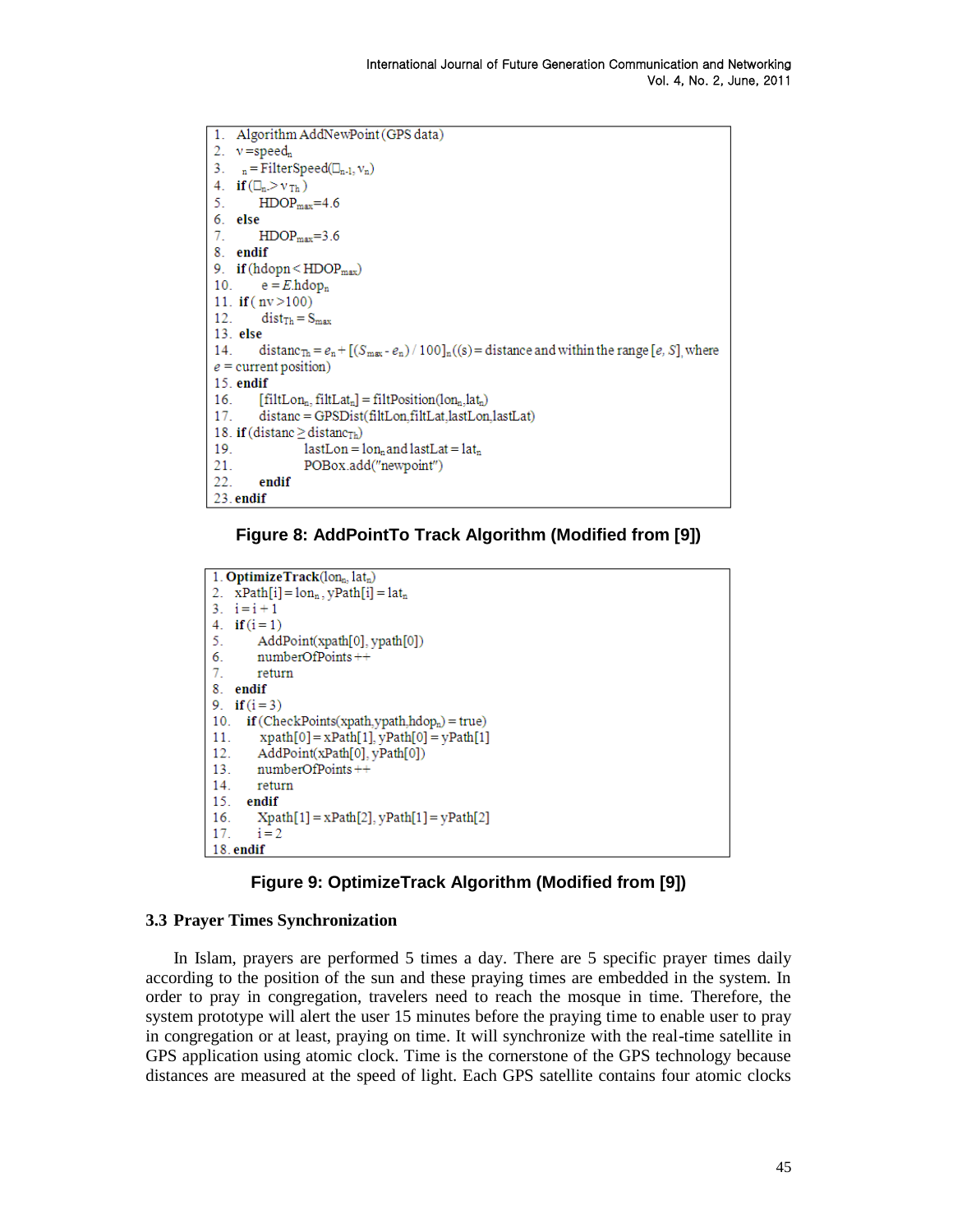which are used to time its radio transmissions within a few nanoseconds. One fascinating feature is that with just a few lines of code, these atomic clocks can be used to synchronize a computer"s clock with millisecond accuracy [12]. The second word of the \$GPRMC sentence, "040302.663," contains satellite-derived time in a compressed format. The first two characters represent hours, the next two represent minutes, the next two represent seconds, and everything after the decimal place is milliseconds. Thus, the time is 4:03:02.663 AM. However, satellites report time is in universal time (GMT+0), so the time must be adjusted to the local time zone. Afterwards, prayer times will adjust local time will.

## **4. Results**

The experiment was carried out on Symbian  $3<sup>rd</sup>$  Generation platform using JAVA Micro Edition (ME) Software Development Kit (SDK) as common Mobile GPS development [13][14] and the POI database on PostgreSQL database platform. In the experimental result, a virtual walkthrough of the system with prayer time alerted until the system navigation directs the users to the destination. The developed GPS software application had been tested using Nokia C6-00 and was built-in an assisted-GPS.

## **4.1 Five Prayer Times Alert**

Fifteen minutes to each prayer time, the system will generate a small window or pop-up which informs the users that prayer is due. The system will then offer the user to be directed to the nearest mosque in the vicinity (please refer to Figure 10).



**Figure 10: User is Alerted 15min Prior to the Praying Time.**

### **4.2 Calculated Routes and Navigation**

After the system reminded the user of the prayer time, the system recalculates and displays calculated routes of the nearest mosque in the vicinity. The display will wait for the user"s response to the navigation of chosen destination – whether the user wishes to be redirected. Once agreed, the user will be directed to the new location (the nearest mosque). For navigating, users are allowed to set their maps to be used either in 3D or 2D graphical view (Figure 11).

| <b>Massiat Synkerin</b><br>$\blacksquare$<br><b>CONTRACTOR</b> | <b>199 tal</b> | $5.2$ mph | 1.18km | 3.7 <sub>mn</sub> | 11.9mm |
|----------------------------------------------------------------|----------------|-----------|--------|-------------------|--------|
| <b>UNITED WAS ARRESTED</b>                                     |                |           |        |                   |        |
| <b>ETTIN AVVILUATE POINT</b>                                   |                |           |        | <b>Churc</b>      | w      |
| tron & Mosque                                                  |                |           |        |                   |        |
| 713tt Bitale                                                   |                |           |        |                   |        |
| Milm or The Running Horses.                                    |                |           |        |                   |        |
| <b>ROTH CHARM</b>                                              |                |           |        |                   |        |
| trian is School                                                |                |           |        |                   |        |
| tim w The Stepping Stones.                                     |                | Œ         |        |                   |        |
| tim auditation                                                 |                |           |        |                   |        |
| stim x Pionc Ste                                               |                |           |        |                   |        |
| 14m (2Parlano)                                                 |                |           |        |                   |        |

**Figure 11: User Interface of the Calculated Routes and Navigation System**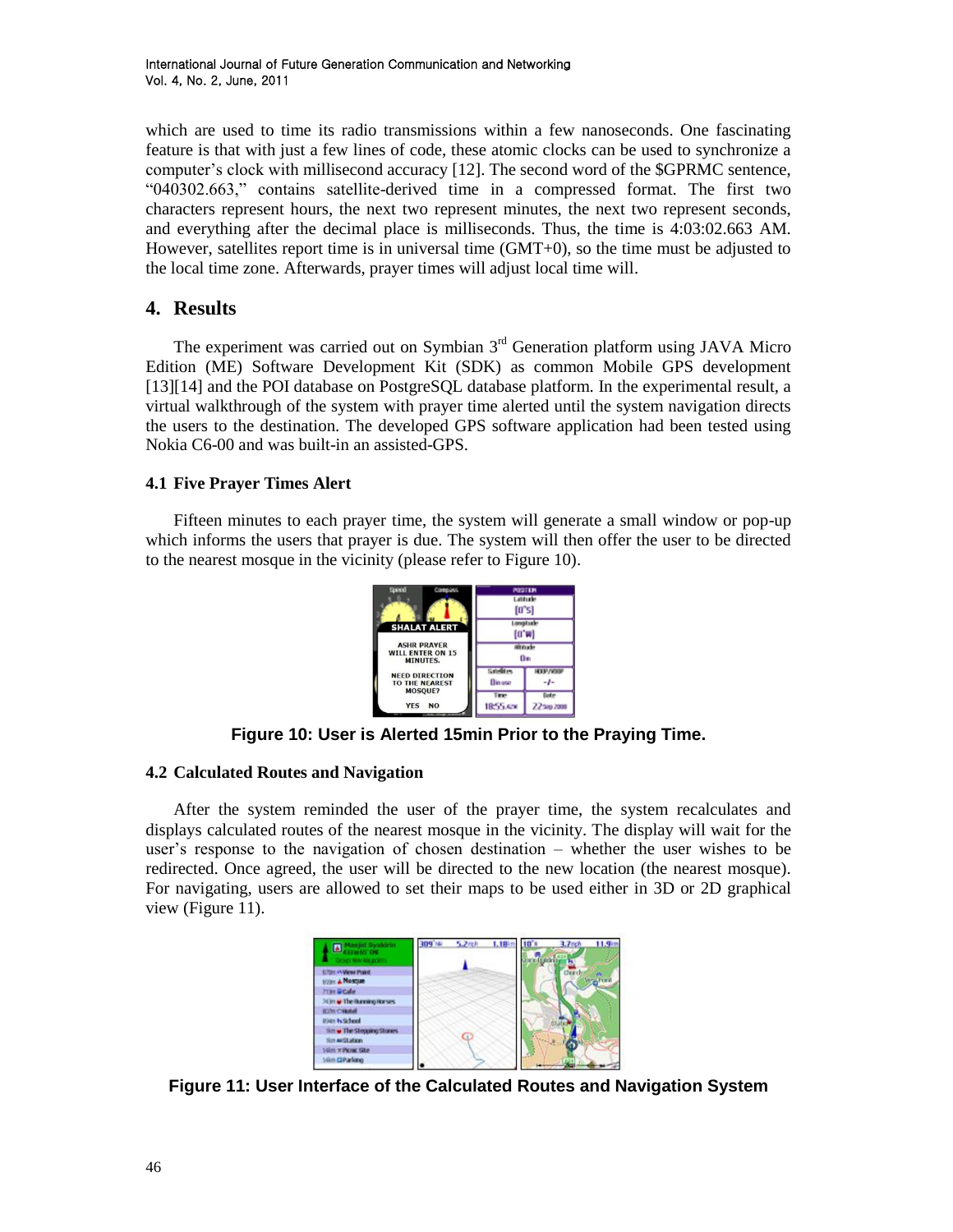### **5. Conclusion**

Praying is important for people of faith. For Muslims, they pray when they are at home or away from home, and for men, praying is preferably at the mosque. This includes the time when they travel. Of course, being in foreign lands, they require richer and well-organized information in order to know where to go to pray. Therefore, to perform the five daily prayers without failing, we help Muslim travelers to find the nearest mosque. Having the five specific times for prayers, we design a tracking application system based on Mobile GPS that can be synchronized with the praying time and also tracking the nearest mosque. The basic idea in this work is assigning mosque as a new POI. To do this, new optimization algorithm for tracking is used. The system will alert and offer users to be directed to the nearest mosque. The current system only has mosques or other worshiping place as POI. Here, we designed the system for Muslims. In the future, we plan to improve the algorithm and the navigation system and at the same time, handle any arising issues related to it.

#### **Acknowledgement**

The authors would like to thank Universiti Tun Hussein Onn Malaysia for supporting this research. We also thank Jamattimes organization for the initial idea of this system.

#### **References**

- [1] Lai, W.S., and Shih, C.C., A mobile hot-spot navigator for instant POI finding in an unfamiliar area. In Proceeding of 17th International Conference on Geoinformatics, 1–5 (2009)
- [2] Mcneff G.J., The Global Positioning System. IEEE Transactions on Microwave Theory and Techniques, 50  $(3), 645 - 652 (2002)$
- **[**3] Yuan X., Fu J., Sun H., and Toth C., The application of GPS precise point positioning technology in aerial triangulation. ISPRS Journal of Photogrammetry and Remote Sensing, 64(6), 541–550 (2009)
- [4] Xu, G., GPS Theory, Algorithms and Applications, Second edition. Springer-Verlag Berlin Heidelberg, 2–35 (2007)
- [5] Agarwal, N. et al., Algorithms for GPS operation indoors and downtown. GPS Solutions 6, 149–160 (2002)
- [6] Yan Y., Yu J., Wu J., and Ma S. Design and Implementation of a Mobile GIS for Field Data Collection. In Proceeding of WRI World Congress on Computer Science and Information Engineering, 1, 235-241, (2009)
- [7] Hu, C., Chen, W., Chen, Y., and Liu, D., Adaptive Kalman Filtering for Vehicle Navigation. Journal of GPS, 2, 42-47 (2003)
- [8] Khalaf-Allah, M., A Novel GPS-free Method for Mobile Unit Global Positioning in Outdoor Wireless Environments. Wireless Pers Communication 44, 311–322 (2008)
- [9] Ivanov R., On-line GPS Track Optimization Algorithm for Mobile Platforms. In Proceeding of International Conference Automatics and Informatics  $'08$ , Sofia, Bulgaria,  $1-5$  (2008)
- [10] Wang, J., Wang, J.J., Sinclair, D, and Watts, L., A neural network and Kalman filter hybrid approach for GPS/INS integration. In Proceeding of 12th IAIN Congress & 2006 International Symposium on GPS/GNSS, Jeju, Korea, 277–282 (2006)
- [11] Jwo, D.H., and Huang, C.M., An Adaptive Fuzzy Strong Tracking Kalman Filter for GPS/INS Navigation. In Proceeding of 33rd Annual Conference IECON 2007, 2266-2271 (2007)
- [12] Mintsis G., Basbas S., Papaioannou P., Taxiltaris C., and Tziavos I.N., Applications of GPS technology in the land transportation system. European Journal of Operational Research of New Technologies in Transportation Systems, 152(2), 399-409 (2004)
- [13] Ivanov, R., Mobile GPS Navigation Application, Adapted for Visually Impaired people. In Proceeding of International Conference Automatics and Informatics '08, Sofia, Bulgaria, 6–10 (2008)
- [14] Varandas, L. C. M., Vaidya, B., Rodrigues, J. J. P. C.: mTracker: A Mobile Tracking Application for Pervasive Environment, International Conference on Advanced Information Networking and Applications Workshops (WAINA), 2010 IEEE 24th, 962-967 (2010)